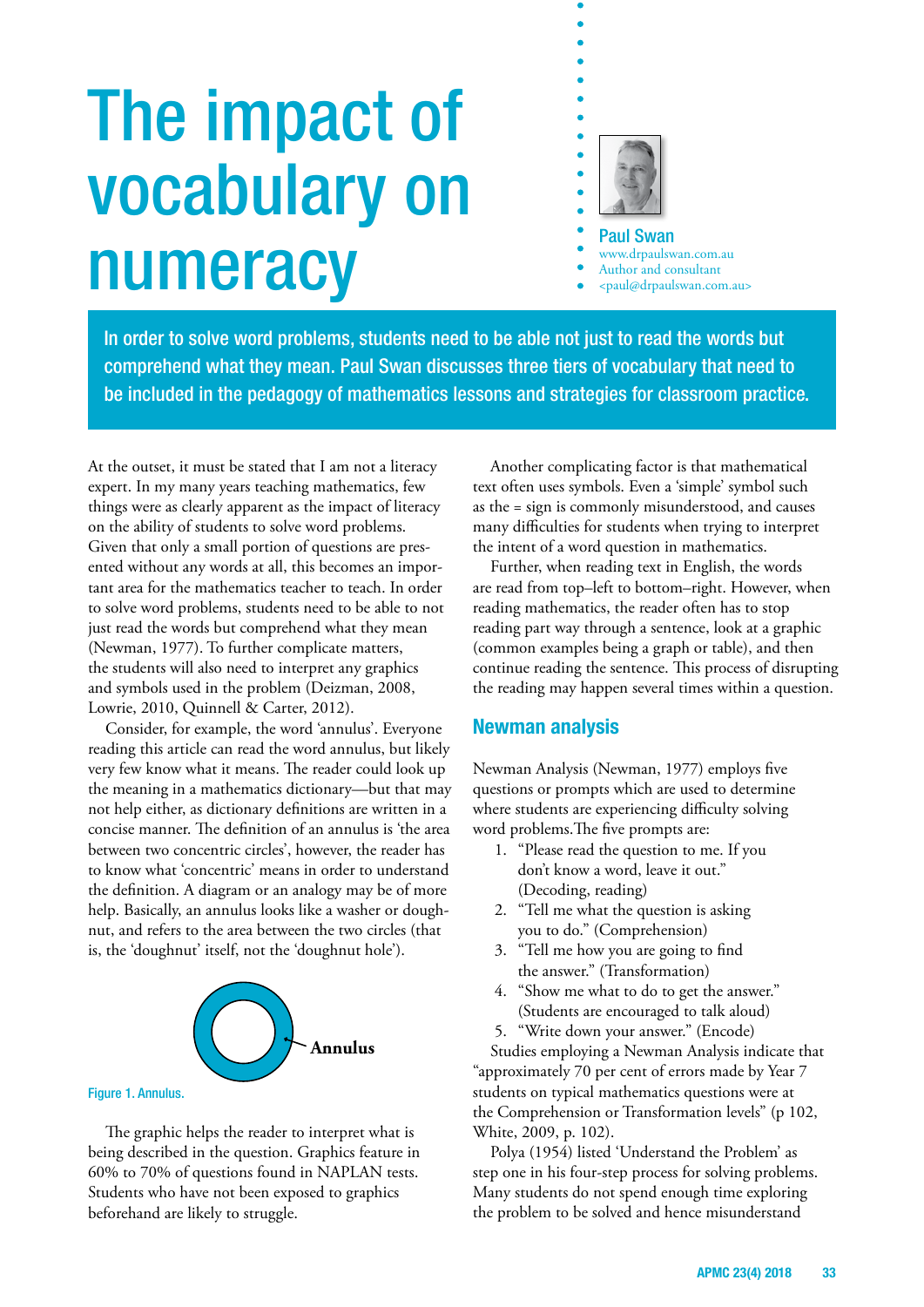or misinterpret the problem and solve a completely different problem—often a harder one than was intended. The rest of this paper will focus on developing student mathematical vocabulary: the first and most fundamental step of problem solving.

#### **The Problem Solving Approach**

**1. Understand the problem**

#### **a) Vocabulary**

- **b) Graphics**
- **c) Interpret symbols**
- **2. Devise a plan**
- **3. Carry put the plan**
- **4. Look back**



## **Vocabulary**

Hirsch and Nation (1992) indicate that students need to know between 90% to 95 % of the words in a text in order to comprehend it. It should be noted that they were discussing general reading and not the dense technical type of reading required in mathematics and science. Vocabulary can be described in different ways. Marzano (2004) refers to 'academic vocabulary' that is used in text specific to a discipline, such as mathematics or geography. 'Hypotenuse' would be an example of a word that is used in a specific academic context; it is not an everyday word. Marzano found that teaching academic vocabulary could positively influence standardised test scores.

Beck, McKeown, and Kucan (2002) outline three tiers of vocabulary that need to be taught. Tier One refers to everyday words that students come to school with, and the words learnt in the early years. ('Everyday' words may vary depending a number of factors, such as socio-economic status, locality, and context). Tier Two words are more academic but not specific to any one discipline. Words like 'analyse' or 'evaluate' would qualify as Tier Two words. These types of words—general academic words—tend to receive less attention because they do not belong to any one discipline. Tier Three words are content-specific words, such as 'hypotenuse', that Marzano would call 'academic vocabulary'. It should be noted that in mathematics, what might be thought of as Tier One words can prove to be tricky. When applied to Venn diagrams, the use of the words 'and' and 'or' changes the meaning dramatically. Consider the phrases "25% of ten dollars" and "25% off ten dollars". 'Of' and 'off' would be considered Tier One words.

In the primary years, teachers are more likely to focus on Tier One and Tier Two words. In the secondary context, mathematics teachers have to cover a great deal of specialised content and often struggle to teach just the required Tier Three words. In addition, secondary teachers also need to teach students how to apply Tier One and Tier Two words (like 'not') to specific mathematics content. Typically, glossaries are supplied at the end of text books, or students are encouraged to search mathematics dictionaries to learn the meanings of words. Unfortunately for students who struggle, providing dictionary definitions does not help, as we have seen.

Marzano (2004) suggests six steps when learning vocabulary, none of which involve formal definitions. Initially, teachers would provide an explanation of the meaning of a word, but a formal definition is reserved for much later when the students have received multiple exposures to the word. Stahl and Fairbanks (1986) indicate students need more than just a surface knowledge of the word; solely teaching definitions does not assist students in comprehending words found in text. They also recommend that students be exposed to words at least seven times over spaced intervals for retention to occur. Authors tend to vary on the number of exposures required, but what is clear is that multiple, spaced exposures are required for retention.

The issue for teachers is how to find the time to teach the vocabulary required to understand word questions in mathematics.

#### **Incorporating more literacy within a mathematics lesson**

Teachers can use direct teaching methods involving introducing words at the beginning of a lesson, literally tuning students in to the lesson. Teachers may teach vocabulary indirectly by informal use throughout the lesson. Given how much teachers need to do within a mathematics lesson, it makes sense to use a blend of the two methods. Here the focus will be on direct methods.

#### **Laying the groundwork for direct teaching of mathematical vocabulary**

The use of direct methods implies that the teacher—or better still, the school—has a list of words that needs to be taught and learned. Literacy educators use lists such as the Oxford Word List (http://www.oxfordwordlist. com/), that contain high frequency words. Such a list is a good starting point for Tier One words.

## **Mathematics vocabulary word lists**

There are a few such lists for mathematical vocabulary. One list, broken up according to year level and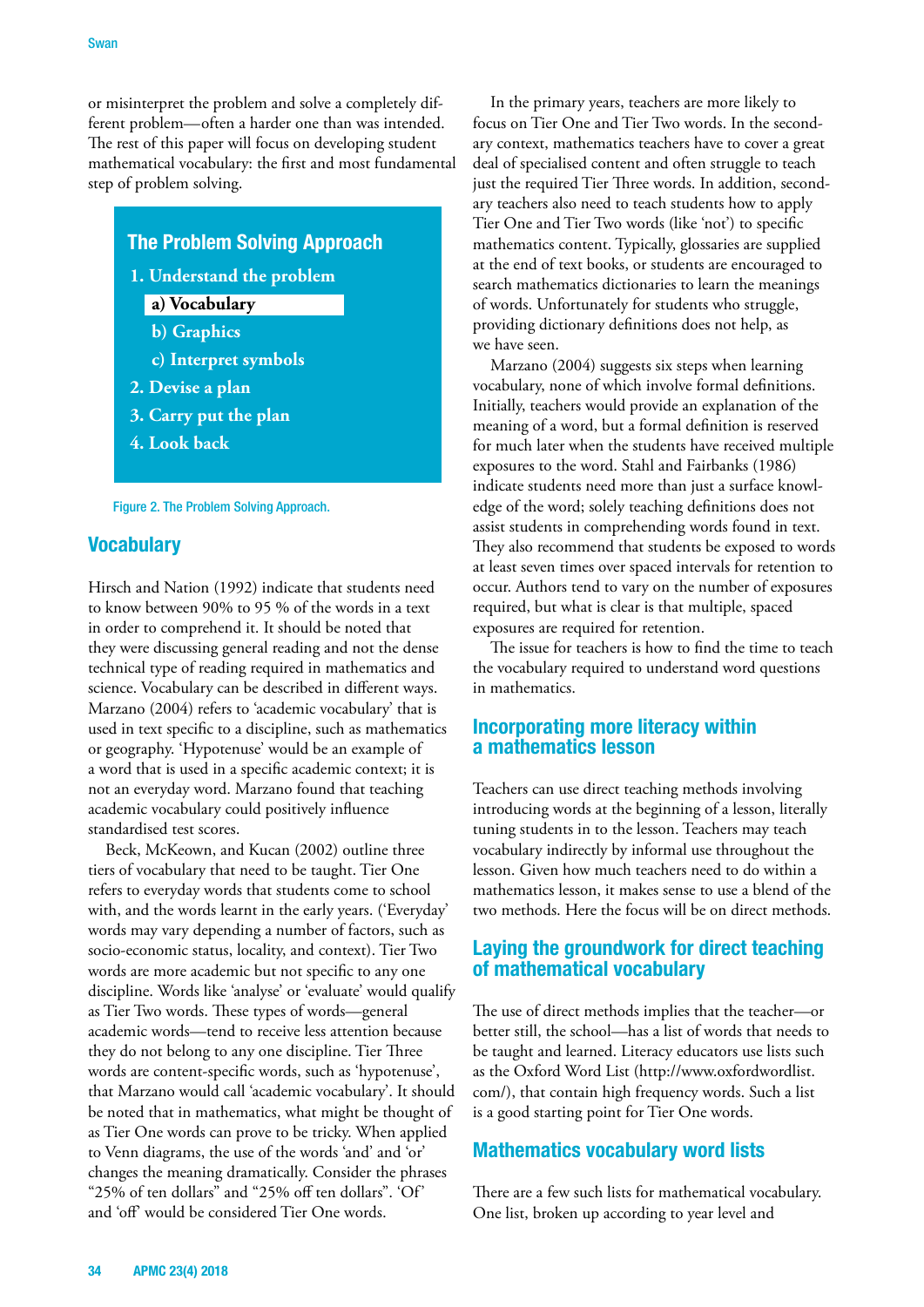

Figure 3. Which one doesn't belong?

mathematical topic, is contained in Swan and Dunstan (2018). Whatever the list, using a consistent set that spans the whole school, rather than each teacher devising their own lists, will be far more effective in teaching students all the appropriate vocabulary. Knowing the vocabulary to which the students have already been exposed to, and what should be taught at the current year level, streamlines the process of teaching appropriate vocabulary.

A list of words used in Year 3 NAPLAN tests 2010– 2018 is shown in Appendix One. Even a cursory glance will indicate that there are as many words, if not more, in the geometry and measurement strand than in the other strands combined. Given the current emphasis on STEM in schools and the fact that "there is no STEM without G & M", it would make sense to directly teach these words to students in this year.

Looking further into the listing of words, teachers will notice that the vocabulary demands on younger children are quite high, and that each year level builds on the vocabulary of the preceding year levels.This means that early childhood teachers have a large responsibility to directly teach mathematical vocabulary.

#### **Direct teaching of mathematical vocabulary**

I favour using a variety of set routines when developing understanding of mathematical vocabulary. Once the routines have been taught, they may be used regularly, making the best use of time and resources. These common routines may then be compiled into a school bank, or menu, of mathematics vocabulary routines that may be applied throughout the school. Here are some examples of vocabulary routines that may be used.

#### **Barrier games**

The quintessential barrier game is called Battleships. Players sit either side of a barrier and use 'expressive' and 'receptive' language to describe and interpret positions given as coordinates. While playing this game, students

will be learning geometry content (location) and reasoning. The game may be played with anything on either side of the barrier.

The same game (routine) may be played in the early years and at secondary level, making it the perfect game to go on the menu of whole-school approaches to teaching mathematics vocabulary. For a detailed explanation of how to use barrier games across a school, see Swan (2018). To maximise the value of the game, teachers will need to highlight the mathematical language they would like students to use while playing. What words do teachers expect the students to use? Teachers will require a list from which to choose words appropriate to the task. These words may be Tier Two or Tier Three words (specific content words); however, teachers may want to review the use of Tier One words within the context of mathematics. A list of prepositions, made up of mostly Tier One words is provided in Appendix Two. The key point is that given how much content teachers are expected to cover, it makes sense to integrate mathematics and language where possible. It should be noted that the use of a barrier game is not restricted to mathematics lessons; it may equally be employed in other subject areas, particularly literacy.

#### **Which one doesn't belong?**

These simple puzzles, created by Danielson (2016), are easy to learn and then create. They encourage the use of mathematical language (oral) and reasoning (the use of mathematical language). The puzzle involves four sections, each containing an image, object, word or symbol, and students have to explain why a particular component does not belong. Each of the four components might not belong for a variety of reasons. The students have to explain or justify why they believe a particular component does not belong. (Figure 3.)

#### **Mystery bag**

An object is placed into an opaque bag and a student is asked to slide his/her hand into the bag and to describe features of the object. Larger items may be placed inside a box with packing material.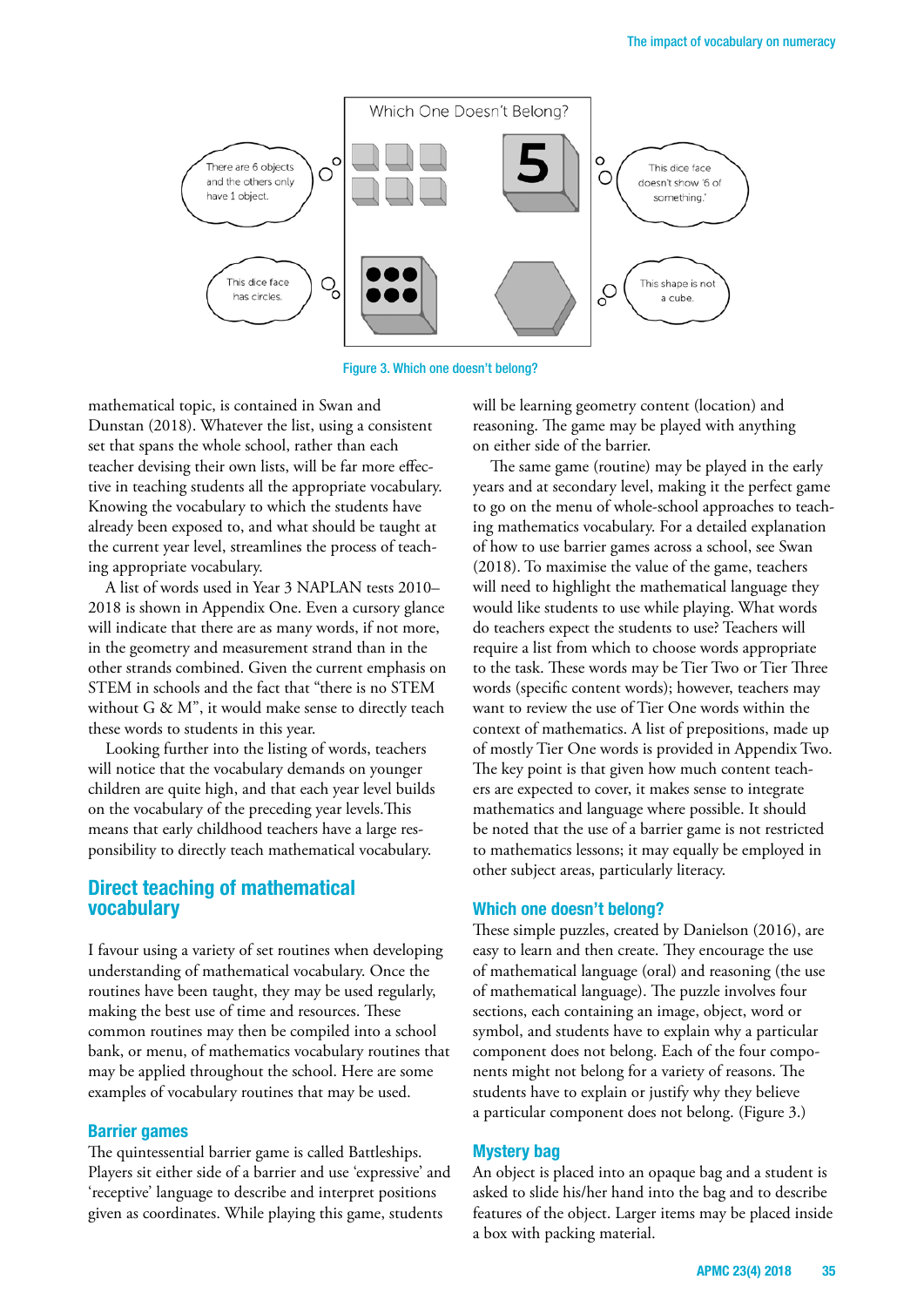

Figure 4. A Frayer Board.

#### **Graphic organisers**

There are many graphic organisers used to develop vocabulary and these may be adapted for developing mathematical vocabulary. A Frayer Board is one such example.

#### **Diagrammatic representations of word problems**

The role of diagrams in solving word problems is gaining prominence in Australia. Although first mentioned by Sawyer (1964) these diagrams are often labelled as 'Singapore maths: diagrammatic representations of word problems that are designed to help students move from comprehending a problem to translating it into a mathematical equation to be solved. These diagrammatic approaches—sometimes referred to as 'bar diagrams, strip, tape and ribbon diagrams'—will assist in comprehending questions involving operations. Polya (1954) suggested that one way to understand a problem is to draw a diagram.

| Whole |      |
|-------|------|
| Part  | Part |

Figure 5. Bar model.

#### **Conclusion**

This article has focused primarily on the development of vocabulary as a first step in being able to comprehend and translate a word problem in mathematics. Given that students need a well-developed Tier One vocabulary and a specialised Tier Three vocabulary, it makes sense to incorporate these elements in to the pedagogy of a mathematics lesson.

At the outset, two other components of a typical word problem—graphics and symbols—were alluded to. It is beyond the scope of this article to expand on these.

Readers are encouraged to look at the work of Diezmann (2008), Lowrie (2010) and Quinnell and Carter (2012) for further explanation.

#### **References**

- Beck, I. L., McKeown, M. G., & Kucan, L. (2002). *Bringing words to life: Robust vocabulary instruction.* New York. Guilford Press.
- Danielson, C. (2016). *Which one does not belong?* USA: Stenhouse. Diezmann, C. (2008). Graphics and the national numeracy tests. In: *31st Annual Conference of the Mathematics Education Research Group of Australasia*, June 28–July 01, 2008, St Lucia Brisbane. Retrieved from http://eprints.qut.edu.au/18534/1/c18534.pdf
- Lowrie, T. (2010). Primary students decoding mathematics tasks: The role of spatial reasoning. *Teaching Mathematics make it count: What research tells about effective teaching and learning of mathematics.* Retrieved from http:/ research.acer.edu.au/cgi/ viewcontent.cgi?article=1085&context=research\_conference
- Hirsh, D., & Nation, P. (1992). What vocabulary size is needed to read unsimplified texts for pleasure? *Reading in a Foreign Language, 8*, 689–696.
- Marzano, R. J. (2004). *Building background knowledge for academic achievement: Research on what works in schools.* Alexandria, VA: ASCD.
- Newman, M.A. (1977). An analysis of sixth-grade pupils' errors on written mathematical tasks. *Victorian Institute for Educational Research, 39*, 31–43.

Polya, G. 1954. *How to solve it.* New York: Princeton.

- Quinnell, L & Carter, M. G (2012). Greek or not: the use of symbols and abbreviations in mathematics. *Australian Mathematics Teacher, 68*(2), pp. 34–40. Retrieved from: http://eprints.qut.edu. au/54166/2/54166.pdf
- Sawyer, W.W. (1964). *Vision in elementary mathematics*. Mineola, NY: Dover Publications.
- Stahl, S. A., & Fairbanks, M. M. (1986). The effects of vocabulary instruction: A model-based meta-analysis. *Review of Educational Research, 56*(1), 72–110
- Swan, P., & Dunstan, D. (2018). *My word book: Mathematics.* Perth: A–Z Type.

Swan, P. (2018). *Barrier games*. Perth: A–Z Type.

White, A. (2009). Diagnostic and pedagogical issues with mathematical word problems. *Brunei International Journal of Science and Mathematics Education., 1*(1), 100–112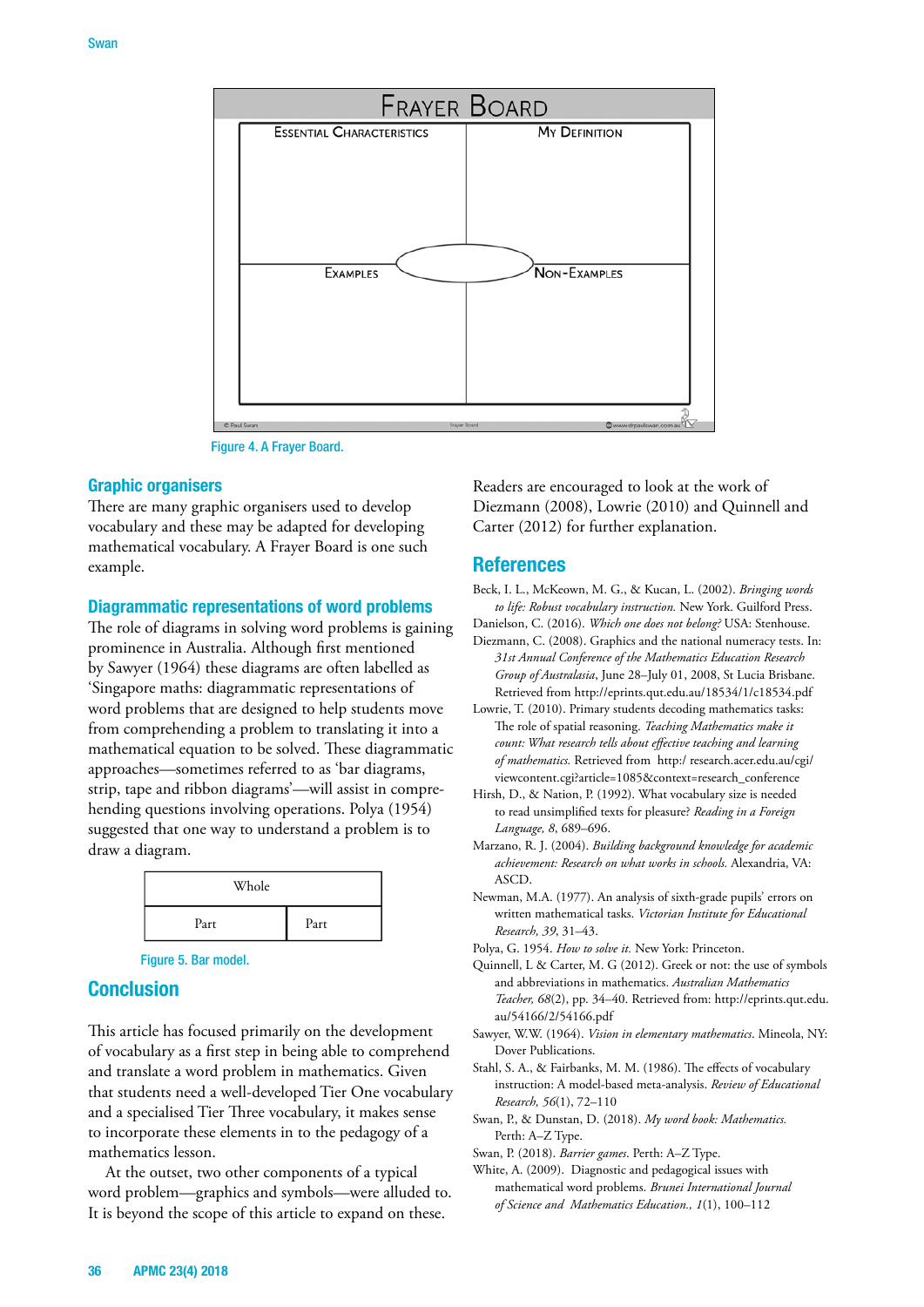# **Appendix 1**

# **NAPLAN**  $\triangleright$  YEAR 3

Lists from My Word Book: Mathematics (Swan & Dunstan, 2018)

| <b>Number and Algebra</b> |                     | <b>Statistics and Probability</b>  |  |
|---------------------------|---------------------|------------------------------------|--|
| add(ed) / subtract(ed)    | in total            | certain                            |  |
| altogether                | left                | chance                             |  |
| amount                    | more                | chart                              |  |
| arrange                   | more than           | data                               |  |
| arrow points              | most / least        | fair                               |  |
| buy / sell, sold          | next number         | favourite                          |  |
| change                    | not                 | fewer                              |  |
| cheap, cheapest           | number              | flip                               |  |
| close, closest (to)       | number line         | graph                              |  |
| clues                     | number sentence     | heads / tails                      |  |
| collect, collections      | one more / one less | less, least                        |  |
| cost                      | ones place          | likely / unlikely / equally likely |  |
| counting down             | only                | picture graph                      |  |
| days later                | pattern             | possible / impossible              |  |
| different, difference     | place (ones, tens ) | spins / spinner                    |  |
| digit                     | problem             | table                              |  |
| each                      | quarter (turn)      | tally                              |  |
| equal                     | removed             | times                              |  |
| estimate, best estimate   | repeat (pattern)    | tossed a coin                      |  |
| exactly                   | row/column          |                                    |  |
| extra                     | score               |                                    |  |
| fewer                     | second from the     |                                    |  |
| four                      | second oldest       |                                    |  |
| greatest/least number     | shortest / tallest  |                                    |  |
| groups of                 | solve               |                                    |  |
| half way, half / twice    | some                |                                    |  |
| how far                   | tens                |                                    |  |
| how many                  | three times         |                                    |  |
| hundreds place            | whole               |                                    |  |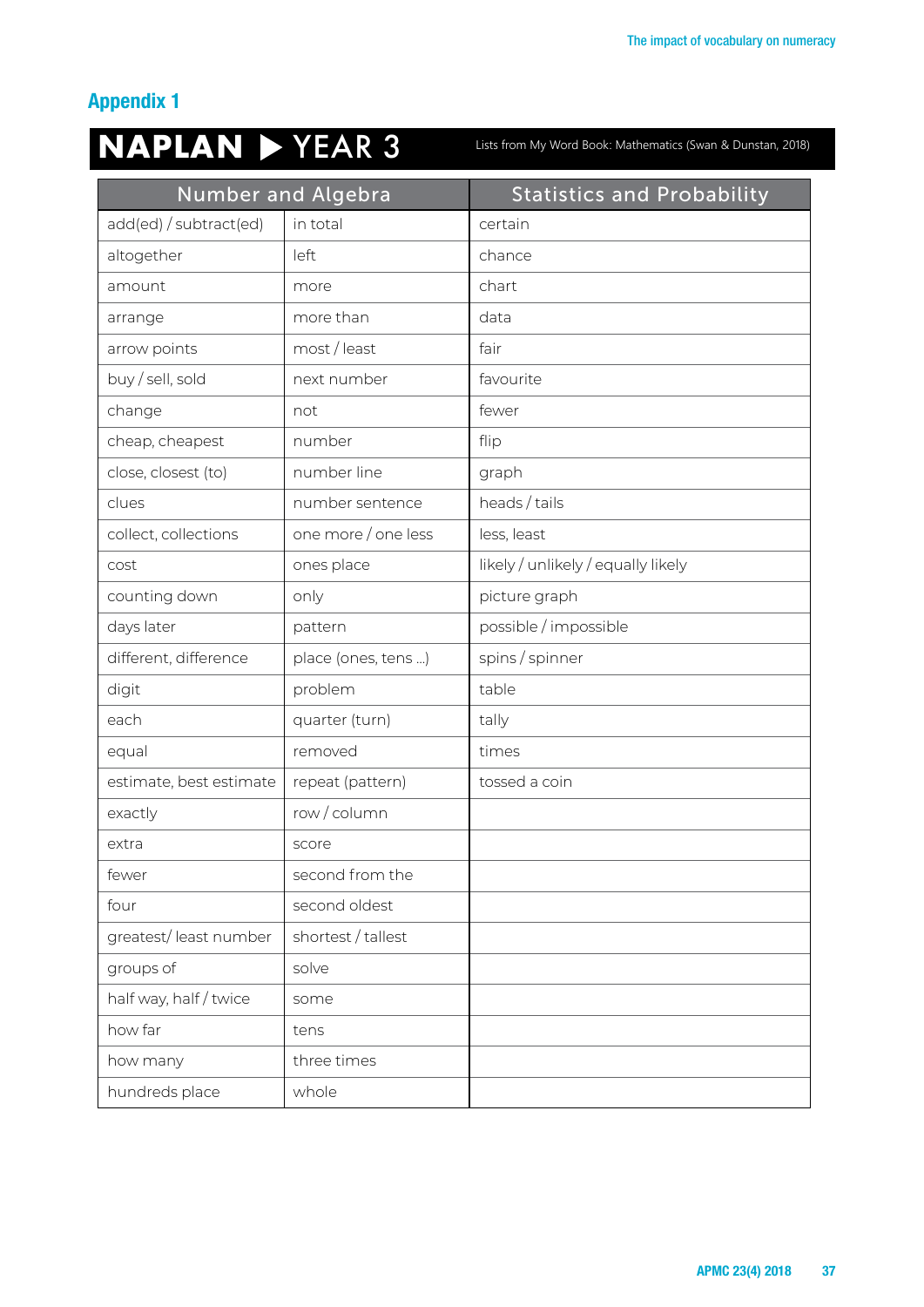# **Appendix 1 (continued)**

| <b>Measurement and Geometry</b>      |                        |                           |  |  |  |
|--------------------------------------|------------------------|---------------------------|--|--|--|
| (more / half) full                   | gram                   | powered                   |  |  |  |
| 3D objects                           | grid paper             | prism                     |  |  |  |
| area                                 | half/quarter past (to) | rectangular (prism/       |  |  |  |
| around                               | half as wide           | pyramid)                  |  |  |  |
| balanced, balance                    | heaviest/lightest      | right hand                |  |  |  |
| (scale)                              | heights                | same size                 |  |  |  |
| between                              | hours, minutes, sec-   | scales                    |  |  |  |
| block                                | onds                   | seasons (names of)        |  |  |  |
| cell                                 | joining                | shape (shape names)       |  |  |  |
| centimetres                          | kilogram               | shorter / longer / taller |  |  |  |
| cents                                | kilometres             | sphere                    |  |  |  |
| circle                               | largest                | square (based pyramid)    |  |  |  |
| circular                             | layer/layers           | start/end/finish          |  |  |  |
| clock, clockwise, anti-<br>clockwise | least                  | symmetry / symmetri-      |  |  |  |
|                                      | left / right           | cal                       |  |  |  |
| closed                               | length, total length   | tile                      |  |  |  |
| container                            | light / heavy          | time                      |  |  |  |
| cube                                 | litre                  | top/bottom                |  |  |  |
| cup                                  | located                | triangle (based prism/    |  |  |  |
| cylinder                             | map                    | pyramid)                  |  |  |  |
| different/same                       | mass                   | turn, turning             |  |  |  |
| direction                            | measure, tape measure  | view                      |  |  |  |
| East / West / North /                | metres                 | weighs / weight           |  |  |  |
| South                                | missing                |                           |  |  |  |
| edges / faces / vertices             | model                  |                           |  |  |  |
| floor plan / plans                   | months (names)         |                           |  |  |  |
| fold / unfold                        | net                    |                           |  |  |  |
| front / side / top view              | pattern                |                           |  |  |  |
| furthest away from                   | position, positioned   |                           |  |  |  |